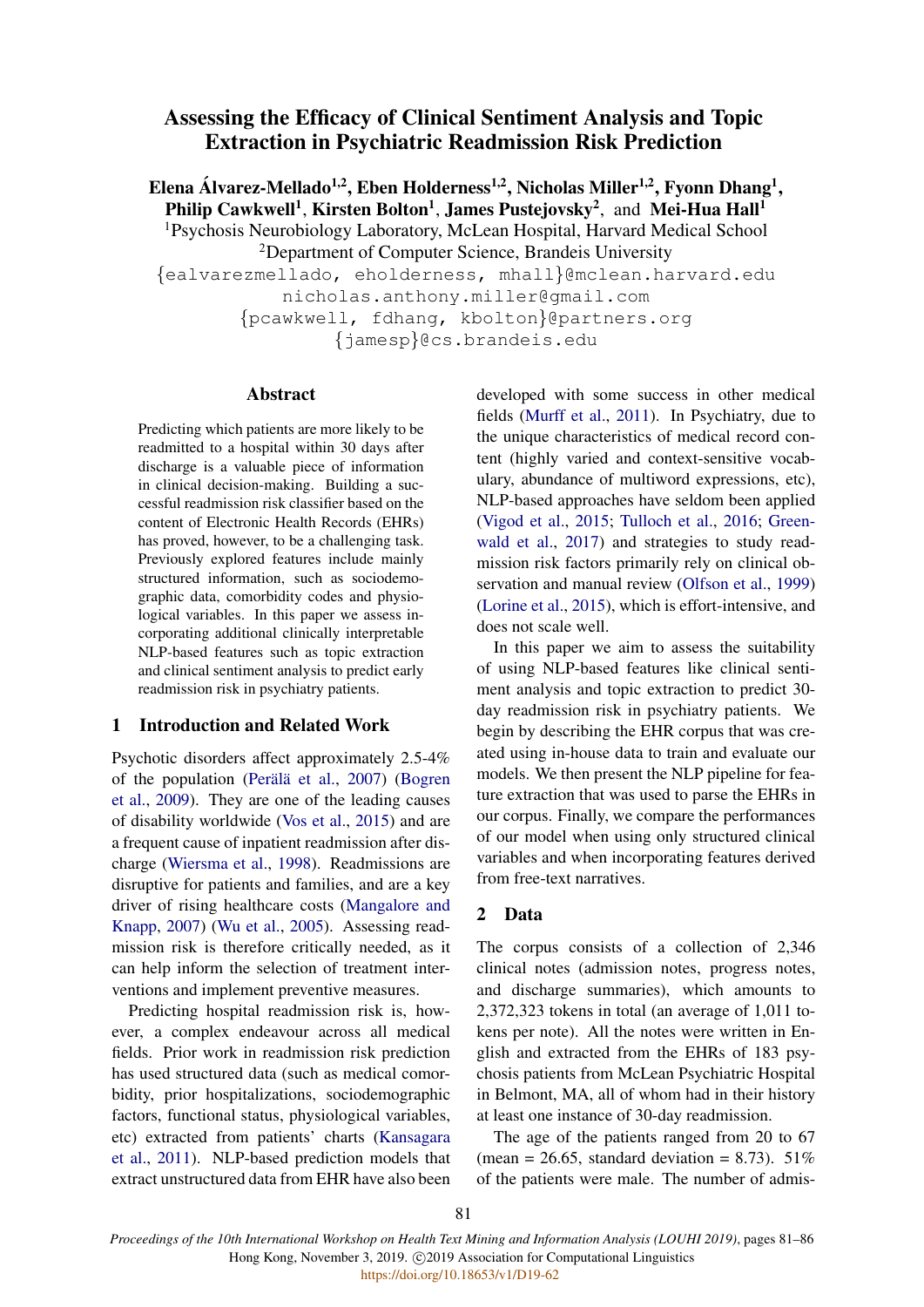sions per patient ranged from 2 to 21 (mean  $=$  4, standard deviation  $= 2.85$ . Each admission contained on average 4.25 notes and 4,298 tokens. In total, the corpus contains 552 admissions, and 280 of those (50%) resulted in early readmissions.

# 3 Feature Extraction

The readmission risk prediction task was performed at the admission level. An admission consists of a collection of all the clinical notes for a given patient written by medical personnel between inpatient admission and discharge. Every admission was labeled as either 'readmitted' (i.e. the patient was readmitted within the next 30 days of discharge) or 'not readmitted'. Therefore, the classification task consists of creating a single feature representation of all the clinical notes belonging to one admission, plus the past medical history and demographic information of the patient, and establishing whether that admission will be followed by a 30-day readmission or not.

45 clinically interpretable features per admission were extracted as inputs to the readmission risk classifier. These features can be grouped into three categories (See Table [1](#page-1-0) for complete list of features):

- Sociodemographics: gender, age, marital status, etc.
- Past medical history: number of previous admissions, history of suicidality, average length of stay (up until that admission), etc.
- Information from the current admission: length of stay (LOS), suicidal risk, number and length of notes, time of discharge, evaluation scores, etc.

The Current Admission feature group has the most number of features, with 29 features included in this group alone. These features can be further stratified into two groups: 'structured' clinical features and 'unstructured' clinical features.

## 3.1 Structured Features

Structure features are features that were identified on the EHR using regular expression matching and include rating scores that have been reported in the psychiatric literature as correlated with increased readmission risk, such as *Global Assessment of Functioning*, *Insight* and *Compliance*:

<span id="page-1-0"></span>

| Sociodemographics                     |  |  |  |
|---------------------------------------|--|--|--|
| Age                                   |  |  |  |
| Gender                                |  |  |  |
| Race                                  |  |  |  |
| Marital status                        |  |  |  |
| Veteran                               |  |  |  |
| <b>Past medical history</b>           |  |  |  |
| <b>History of Suicidality</b>         |  |  |  |
| Number of past admissions             |  |  |  |
| Average length of stay (previous)     |  |  |  |
| Average # days between admissions     |  |  |  |
| Previous 30-day readmission (Y/N)     |  |  |  |
| Number of past readmissions           |  |  |  |
| Readmission ratio                     |  |  |  |
| Average GAF at admission              |  |  |  |
| Average GAF at discharge              |  |  |  |
| Mode of past insight values           |  |  |  |
| Mode of past medication compliance    |  |  |  |
| <b>Current admission</b>              |  |  |  |
| <b>Structured features</b>            |  |  |  |
| Number of notes                       |  |  |  |
| Number of tokens                      |  |  |  |
| Number of tokens in discharge summary |  |  |  |
| Average note length                   |  |  |  |
| GAF at admission                      |  |  |  |
| GAF at discharge                      |  |  |  |
| GAF admission/discharge difference    |  |  |  |
| Mean GAF (all notes for visit)        |  |  |  |
| Insight (good, fair, poor)            |  |  |  |
| <b>Medication Compliance</b>          |  |  |  |
| Estimated length of stay              |  |  |  |
| Actual length of stay                 |  |  |  |
| Difference b/w Estimated & Actual LOS |  |  |  |
| Is first admission (Y/N)              |  |  |  |
| <b>Unstructured features</b>          |  |  |  |
| Number of sentences (Appearance)      |  |  |  |
| Number of sentences (Mood)            |  |  |  |
| Number of sentences (Thought Content) |  |  |  |
| Number of sentences (Thought Process) |  |  |  |
| Number of sentences (Substance Use)   |  |  |  |
| Number of sentences (Interpersonal)   |  |  |  |
| Number of sentences (Occupation)      |  |  |  |
| Clinical sentiment (Appearance)       |  |  |  |
| Clinical sentiment (Mood)             |  |  |  |
| Clinical sentiment (Thought Content)  |  |  |  |
| Clinical sentiment (Thought Process)  |  |  |  |
| Clinical sentiment (Substance Use)    |  |  |  |
| Clinical sentiment (Interpersonal)    |  |  |  |
| Clinical sentiment (Occupation)       |  |  |  |
|                                       |  |  |  |

Table 1: Extracted features by category.

Global Assessment of Functioning (GAF): The psychosocial functioning of the patient ranging from 100 (extremely high functioning) to 1 (severely impaired) [\(AAS,](#page-4-11) [2011\)](#page-4-11).

Insight: The degree to which the patient recognizes and accepts his/her illness (either *Good*, *Fair* or *Poor*).

Compliance: The ability of the patient to comply with medication and to follow medical advice (either *Yes*, *Partial*, or *None*).

These features are widely-used in clinical practice and evaluate the general state and prognosis of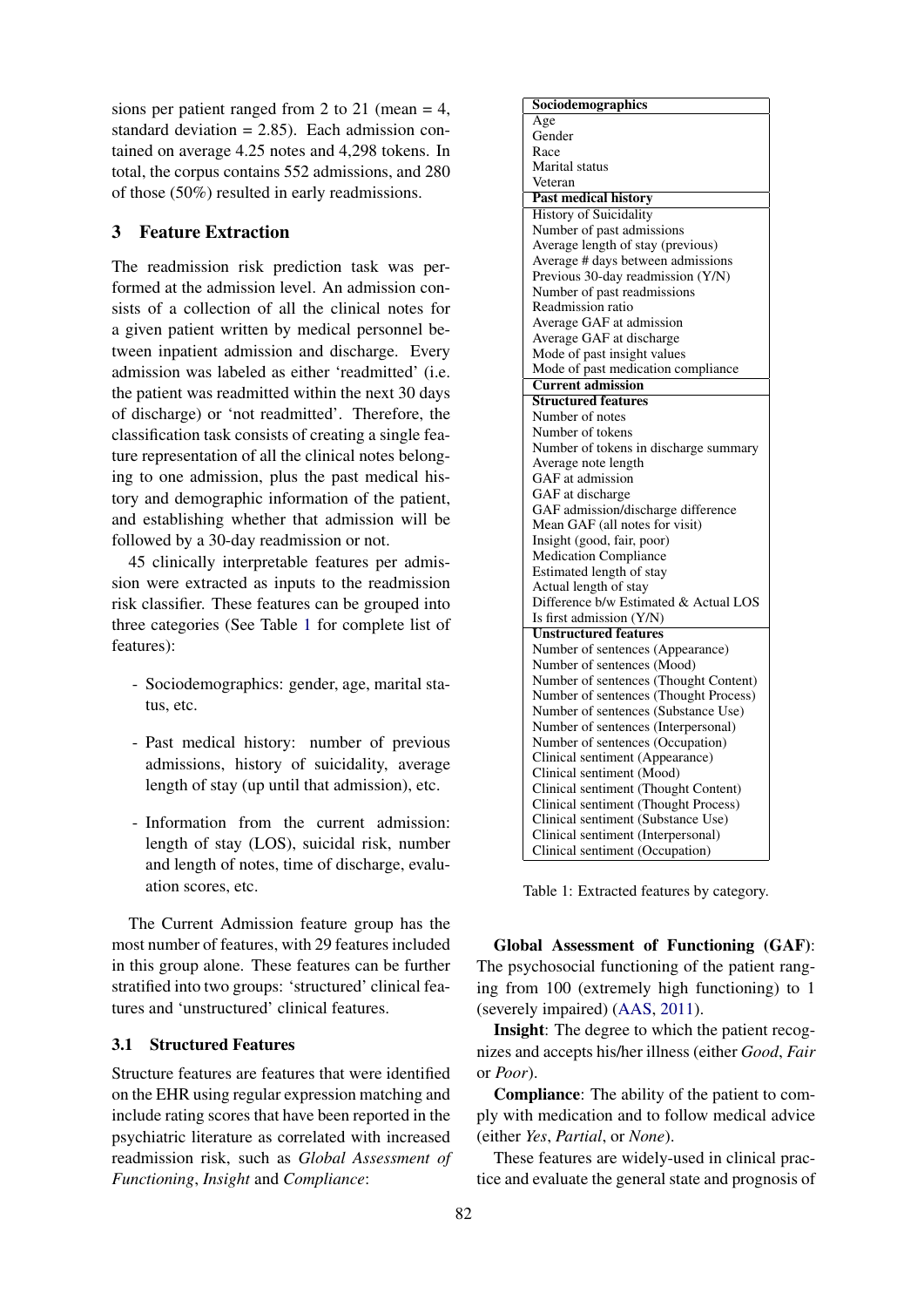<span id="page-2-0"></span>

Figure 1: NLP pipeline for feature extraction.

the patient during the patient's evaluation.

#### 3.2 Unstructured Features

Unstructured features aim to capture the state of the patient in relation to seven risk factor domains (Appearance, Thought Process, Thought Content, Interpersonal, Substance Use, Occupation, and Mood) from the free-text narratives on the EHR. These seven domains have been identified as associated with readmission risk in prior work [\(Hold](#page-4-12)[erness et al.,](#page-4-12) [2018\)](#page-4-12).

These unstructured features include: 1) the relative number of sentences in the admission notes that involve each risk factor domain (out of total number of sentences within the admission) and 2) clinical sentiment scores for each of these risk factor domains, i.e. sentiment scores that evaluate the patients psychosocial functioning level (positive, negative, or neutral) with respect to each of these risk factor domain.

These sentiment scores were automatically obtained through the topic extraction and sentiment analysis pipeline introduced in our prior work [\(Holderness et al.,](#page-4-13) [2019\)](#page-4-13) and pretrained on inhouse psychiatric EHR text. In our paper we also showed that this automatic pipeline achieves reasonably strong F-scores, with an overall performance of 0.828 F1 for the topic extraction component and 0.5 F1 on the clinical sentiment component.

The clinical sentiment scores are computed for every note in the admission. Figure [1](#page-2-0) details the data analysis pipeline that is employed for the feature extraction.

First, a multilayer perceptron (MLP) classifier is trained on EHR sentences (8,000,000 sentences consisting of 340,000,000 tokens) that are extracted from the Research Patient Data Registry (RPDR), a centralized regional data repository of clinical data from all institutions in the Partners HealthCare network. These sentences are automatically identified and labeled for their respec-



Figure 2: Model architecture for USE embedding generation and unstructured feature extraction. Dotted arrows indicate operations that are performed only on sentences marked for 1+ risk factor domain(s). USE top-layer weights are fine-tuned during training.

tive risk factor domain(s) by using a lexicon of clinician identified domain-related keywords and multiword expressions, and thus require no manual annotation. The sentences are vectorized using the Universal Sentence Encoder (USE), a transformer attention network pretrained on a large volume of general-domain web data and optimized for greater-than-word length sequences.

Sentences that are marked for one or more of the seven risk factor domains are then passed to a suite of seven clinical sentiment MLP classifiers (one for each risk factor domain) that are trained on a corpus of 3,500 EHR sentences (63,127 tokens) labeled by a team of three clinicians involved in this project. To prevent overfitting to this small amount of training data, the models are designed to be more generalizable through the use of two hidden layers and a dropout rate [\(Srivastava et al.,](#page-4-14) [2014\)](#page-4-14) of 0.75.

The outputs of each clinical sentiment model are then averaged across notes to create a single value for each risk factor domain that corresponds to the patient's level of functioning on a -1 to 1 scale (see Figure 2).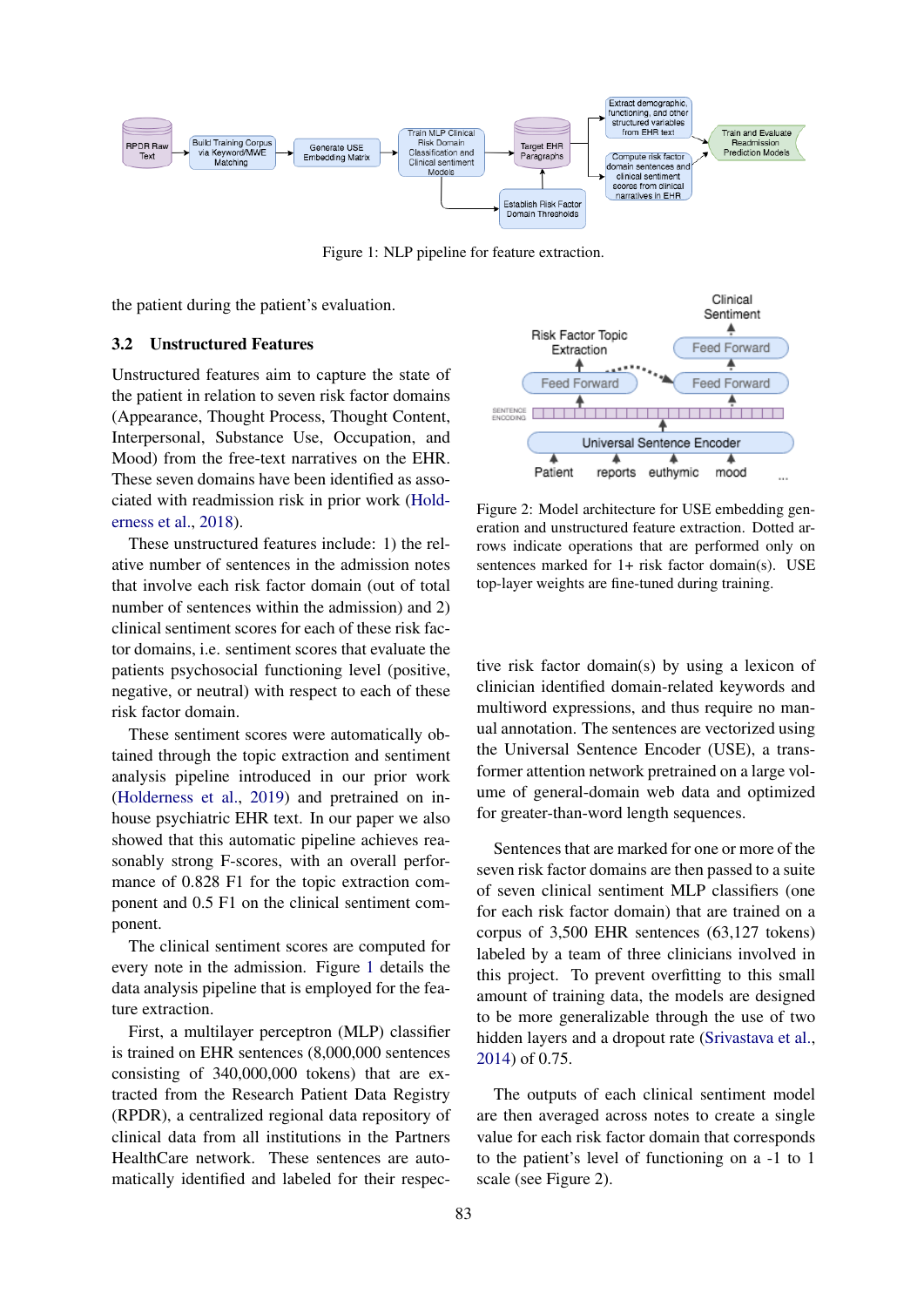#### 4 Experiments and Results

We tested six different classification models: Stochastic Gradient Descent, Logistic Regression, C-Support Vector, Decision Tree, Random Forest, and MLP. All of them were implemented and fine-tuned using the scikit-learn machine learning toolkit [\(Pedregosa et al.,](#page-4-15) [2011\)](#page-4-15). Because an accurate readmission risk prediction model is designed to be used to inform treatment decisions, it is important in adopting a model architecture that is clinically interpretable and allows for an analysis of the specific contribution of each feature in the input. As such, we include a Random Forest classifier, which we also found to have the best performance out of the six models.

To systematically evaluate the importance of the clinical sentiment values extracted from the free text in EHRs, we first build a baseline model using the structured features, which are similar to prior studies on readmission risk prediction [\(Kansagara et al.,](#page-4-4) [2011\)](#page-4-4). We then compare two models incorporating the unstructured features. In the "Baseline+Domain Sentences" model, we consider whether adding the counts of sentences per EHR that involve each of the seven risk factor domains as identified by our topic extraction model improved the model performance. In the "Baseline+Clinical Sentiment" model, we evaluate whether adding clinical sentiment scores for each risk factor domain improved the model performance. We also experimented with combining both sets of features and found no additional improvement.

Each model configuration was trained and evaluated 100 times and the features with the highest importance for each iteration were recorded. To further fine-tune our models, we also perform three-fold cross-validated recursive feature elimination 30 times on each of the three configurations and report the performances of the models with the best performing feature sets. These can be found in Table [2.](#page-3-0)

Our baseline results show that the model trained using only the structured features produce equivalent performances as reported by prior models for readmission risk prediction across all healthcare fields [\(Artetxe et al.,](#page-4-16) [2018\)](#page-4-16). The two models that were trained using unstructured features produced better results and both outperform the baseline results. The "Baseline+Clinical Sentiment" model produced the best results, resulting in an F1 of

<span id="page-3-0"></span>

| Model                              | Acc  | AUC  | - F1 |
|------------------------------------|------|------|------|
| <b>Baseline</b>                    | 0.63 | 0.63 | 0.63 |
| Baseline+Domain Sentences          | 0.69 | 0.70 | 0.69 |
| Baseline+Clinical Sentiment   0.72 |      | 0.72 | 0.72 |

Table 2: Results (in ascending order)

0.72, an improvement of 14.3% over the baseline.

In order to establish what features were not relevant in the classification task, we performed recursive feature elimination. We identified 13 feature values as being not predictive of readmission (they were eliminated from at least two of the three feature sets without producing a drop in performance) including: all values for marital status (Single, Married, Other, and Unknown), missing values for GAF at admission, GAF score difference between admission & discharge, GAF at discharge, Veteran status, Race, and Insight & Mode of Past Insight values reflecting a clinically positive change (Good and Improving). Poor Insight values, however, are predictive of readmission.

### 5 Conclusions

We have introduced and assessed the efficacy of adding NLP-based features like topic extraction and clinical sentiment features to traditional structured-feature based classification models for early readmission prediction in psychiatry patients. The approach we have introduced is a hybrid machine learning approach that combines deep learning techniques with linear methods to ensure clinical interpretability of the prediction model.

Results show not only that both the number of sentences per risk domain and the clinical sentiment analysis scores outperform the structuredfeature baseline and contribute significantly to better classification results, but also that the clinical sentiment features produce the highest results in all evaluation metrics  $(F1 = 0.72)$ .

These results suggest that clinical sentiment features for each of seven risk domains extracted from free-text narratives further enhance early readmission prediction. In addition, combining state-of-art MLP methods has a potential utility in generating clinical meaningful features that can be be used in downstream linear models with interpretable and transparent results. In future work, we intend to increase the size of the EHR corpus, increase the demographic spread of patients, and extract new features based on clinical expertise to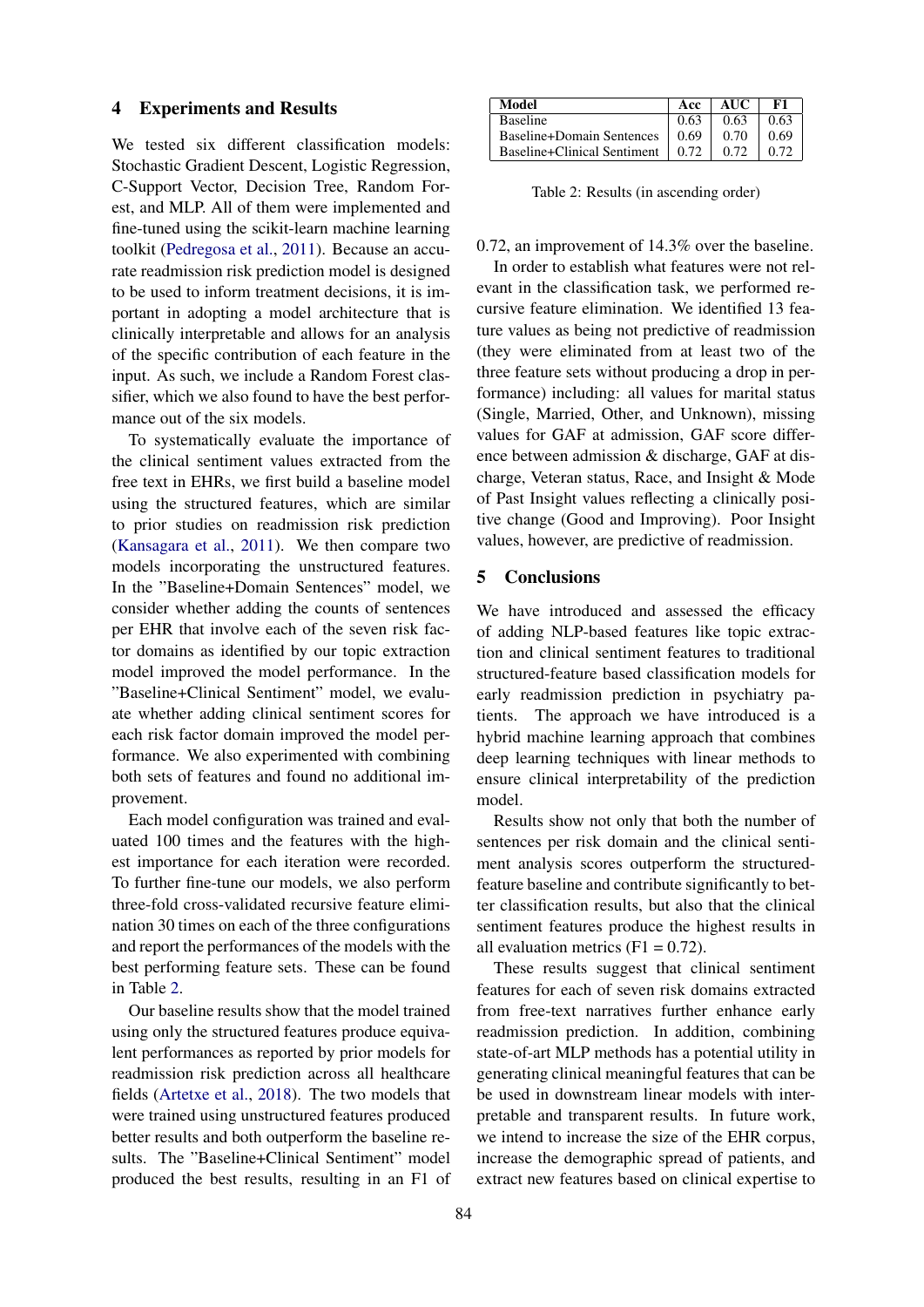increase our model performances. Additionally, we intend to continue our clinical sentiment annotation project from [\(Holderness et al.,](#page-4-13) [2019\)](#page-4-13) to increase the accuracy of that portion of our NLP pipeline.

### 6 Acknowledgments

This work was supported by a grant from the National Institute of Mental Health (grant no. 5R01MH109687 to Mei-Hua Hall). We would also like to thank the LOUHI 2019 Workshop reviewers for their constructive and helpful comments.

#### References

- <span id="page-4-11"></span>IH Monrad AAS. 2011. Guidelines for rating global assessment of functioning (gaf). *Annals of general psychiatry*, 10(1):2.
- <span id="page-4-16"></span>Arkaitz Artetxe, Andoni Beristain, and Manuel Grana. 2018. Predictive models for hospital readmission risk: A systematic review of methods. *Computer methods and programs in biomedicine*, 164:49–64.
- <span id="page-4-1"></span>Mats Bogren, Cecilia Mattisson, Per-Erik Isberg, and Per Nettelbladt. 2009. How common are psychotic and bipolar disorders? a 50-year follow-up of the lundby population. *Nordic journal of psychiatry*, 63(4):336–346.
- <span id="page-4-8"></span>Jeffrey L Greenwald, Patrick R Cronin, Victoria Carballo, Goodarz Danaei, and Garry Choy. 2017. A novel model for predicting rehospitalization risk incorporating physical function, cognitive status, and psychosocial support using natural language processing. *Medical care*, 55(3):261–266.
- <span id="page-4-13"></span>Eben Holderness, Philip Cawkwell, Kirsten Bolton, James Pustejovsky, and Mei-Hua Hall. 2019. Distinguishing clinical sentiment: The importance of domain adaptation in psychiatric patient health records. In *Proceedings of the 2nd Clinical Natural Language Processing Workshop*, pages 117–123.
- <span id="page-4-12"></span>Eben Holderness, Nicholas Miller, Kirsten Bolton, Philip Cawkwell, Marie Meteer, James Pustejovsky, and Mei Hua-Hall. 2018. Analysis of risk factor domains in psychosis patient health records. In *Proceedings of the Ninth International Workshop on Health Text Mining and Information Analysis*, pages 129–138.
- <span id="page-4-4"></span>Devan Kansagara, Honora Englander, Amanda Salanitro, David Kagen, Cecelia Theobald, Michele Freeman, and Sunil Kripalani. 2011. Risk prediction models for hospital readmission: a systematic review. *Jama*, 306(15):1688–1698.
- <span id="page-4-10"></span>Kim Lorine, Haig Goenjian, Soeun Kim, Alan M Steinberg, Kendall Schmidt, and Armen K Goenjian.

2015. Risk factors associated with psychiatric readmission. *The Journal of nervous and mental disease*, 203(6):425–430.

- <span id="page-4-3"></span>Roshni Mangalore and Martin Knapp. 2007. Cost of schizophrenia in England. *The journal of mental health policy and economics*, 10(1):23–41.
- <span id="page-4-5"></span>Harvey J Murff, Fern FitzHenry, Michael E Matheny, Nancy Gentry, Kristen L Kotter, Kimberly Crimin, Robert S Dittus, Amy K Rosen, Peter L Elkin, Steven H Brown, et al. 2011. Automated identification of postoperative complications within an electronic medical record using natural language processing. *Jama*, 306(8):848–855.
- <span id="page-4-9"></span>Mark Olfson, David Mechanic, Carol A Boyer, Stephen Hansell, James Walkup, and Peter J Weiden. 1999. Assessing clinical predictions of early rehospitalization in schizophrenia. *The Journal of nervous and mental disease*, 187(12):721–729.
- <span id="page-4-15"></span>Fabian Pedregosa, Gaël Varoquaux, Alexandre Gramfort, Vincent Michel, Bertrand Thirion, Olivier Grisel, Mathieu Blondel, Peter Prettenhofer, Ron Weiss, Vincent Dubourg, et al. 2011. Scikit-learn: Machine learning in python. *Journal of machine learning research*, 12(Oct):2825–2830.
- <span id="page-4-0"></span>Jonna Perälä, Jaana Suvisaari, Samuli I Saarni, Kimmo Kuoppasalmi, Erkki Isometsä, Sami Pirkola, Timo Partonen, Annamari Tuulio-Henriksson, Jukka Hintikka, Tuula Kieseppä, et al. 2007. Lifetime prevalence of psychotic and bipolar i disorders in a general population. *Archives of general psychiatry*, 64(1):19–28.
- <span id="page-4-14"></span>Nitish Srivastava, Geoffrey Hinton, Alex Krizhevsky, Ilya Sutskever, and Ruslan Salakhutdinov. 2014. Dropout: a simple way to prevent neural networks from overfitting. *The Journal of Machine Learning Research*, 15(1):1929–1958.
- <span id="page-4-7"></span>AD Tulloch, AS David, and G Thornicroft. 2016. Exploring the predictors of early readmission to psychiatric hospital. *Epidemiology and psychiatric sciences*, 25(2):181–193.
- <span id="page-4-6"></span>Simone N Vigod, Paul A Kurdyak, Dallas Seitz, Nathan Herrmann, Kinwah Fung, Elizabeth Lin, Christopher Perlman, Valerie H Taylor, Paula A Rochon, and Andrea Gruneir. 2015. Readmit: a clinical risk index to predict 30-day readmission after discharge from acute psychiatric units. *Journal of psychiatric research*, 61:205–213.
- <span id="page-4-2"></span>Theo Vos, Ryan M Barber, Brad Bell, Amelia Bertozzi-Villa, Stan Biryukov, Ian Bolliger, Fiona Charlson, Adrian Davis, Louisa Degenhardt, Daniel Dicker, et al. 2015. Global, regional, and national incidence, prevalence, and years lived with disability for 301 acute and chronic diseases and injuries in 188 countries, 1990–2013: a systematic analysis for the global burden of disease study 2013. *The Lancet*, 386(9995):743–800.